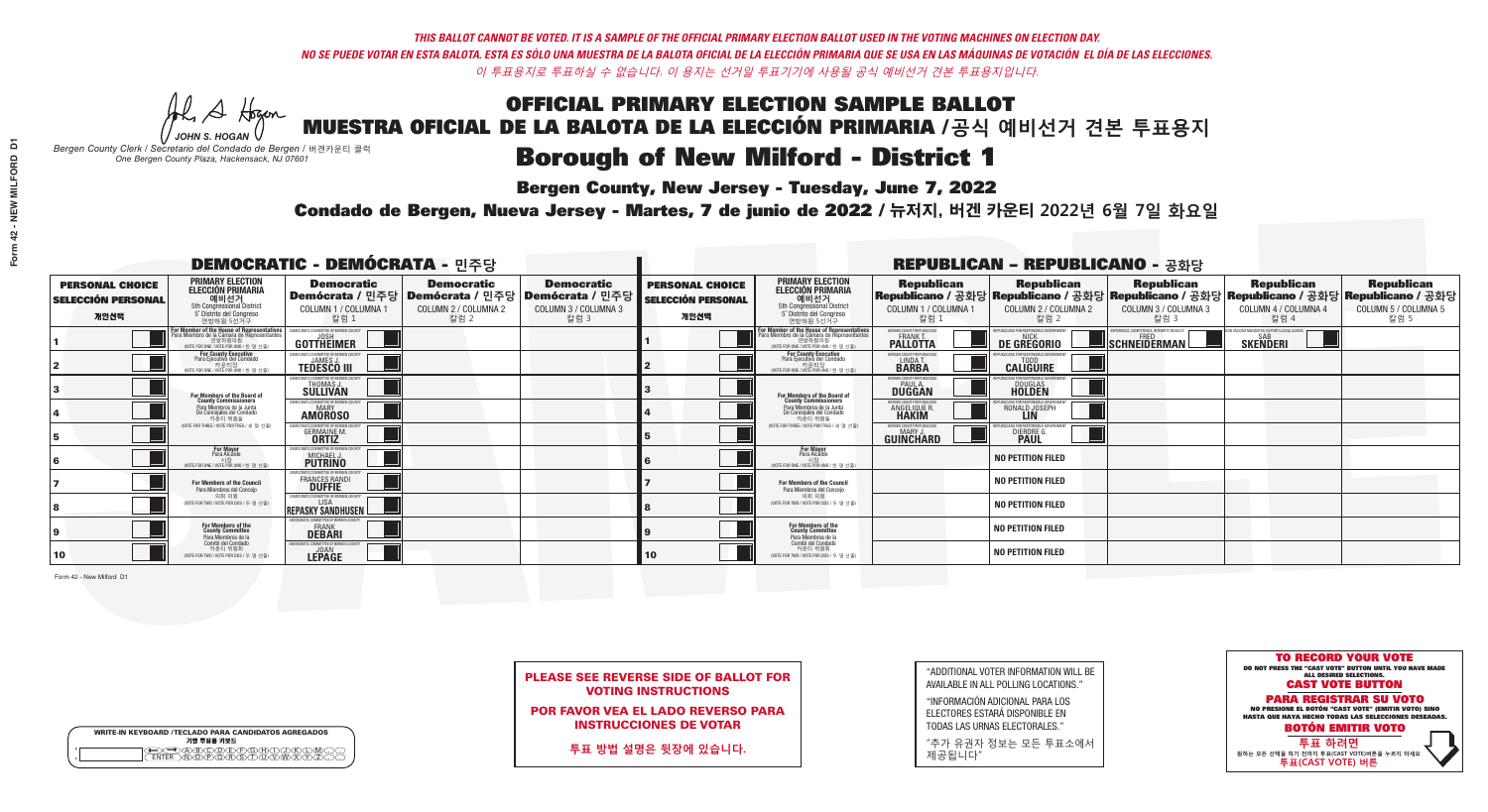A Hogan

| <b>WRITE-IN KEYBOARD /TECLADO PARA CANDIDATOS AGREGADOS</b><br>기명 투표용 키보드 |
|---------------------------------------------------------------------------|
| @®©®©©©®™©©®                                                              |

### OFFICIAL PRIMARY ELECTION SAMPLE BALLOT MUESTRA OFICIAL DE LA BALOTA DE LA ELECCIÓN PRIMARIA /**공식 예비선거 견본 투표용지**

*JOHN S. HOGAN Bergen County Clerk / Secretario del Condado de Bergen /* 버겐카운티 클럭 *One Bergen County Plaza, Hackensack, NJ 07601*

**Borough of New Milford - District 2** 

**Bergen County, New Jersey - Tuesday, June 7, 2022** 

Condado de Bergen, Nueva Jersey - Martes, 7 de junio de 2022 / 뉴저지, 버겐 카운티 2022년 6월 7일 화요일 *One Bergen County Plaza, Hackensack, NJ 07601*



PLEASE SEE REVERSE SIDE OF BALLOT FOR VOTING INSTRUCTIONS

POR FAVOR VEA EL LADO REVERSO PARA INSTRUCCIONES DE VOTAR

**투표 방법 설명은 뒷장에 있습니다.**

| "ADDITIONAL VOTER INFORMATION WILL BE |
|---------------------------------------|
| AVAILABLE IN ALL POLLING LOCATIONS."  |

"INFORMACIÓN ADICIONAL PARA LOS ELECTORES ESTARÁ DISPONIBLE EN TODAS LAS URNAS ELECTORALES."

"추가 유권자 정보는 모든 투표소에서 제공됩니다"

| <b>DEMOCRATIC - DEMÓCRATA - 민주당</b>                         |                                                                                                                                                     |                                                                                                        |                                                   |                                                   | <b>REPUBLICAN - REPUBLICANO - 공화당</b>                       |                                                                                                                                                      |                                                                   |                                                            |                                                                                                                                                 |                                                               |                                                   |
|-------------------------------------------------------------|-----------------------------------------------------------------------------------------------------------------------------------------------------|--------------------------------------------------------------------------------------------------------|---------------------------------------------------|---------------------------------------------------|-------------------------------------------------------------|------------------------------------------------------------------------------------------------------------------------------------------------------|-------------------------------------------------------------------|------------------------------------------------------------|-------------------------------------------------------------------------------------------------------------------------------------------------|---------------------------------------------------------------|---------------------------------------------------|
| <b>PERSONAL CHOICE</b><br><b>SELECCIÓN PERSONAL</b><br>개인선택 | <b>PRIMARY ELECTION</b><br>ELECCIÓN PRIMARIA<br>예비선거<br><sub>5th Congressional District</sub><br>5° Distrito del Congreso<br>연방하원 5선거구              | <b>Democratic</b><br>│Demócrata / 민주당│Demócrata / 민주당│Demócrata / 민주당│<br>COLUMN 1 / COLUMNA 1<br>칼럼 1 | <b>Democratic</b><br>COLUMN 2 / COLUMNA 2<br>칼럼 2 | <b>Democratic</b><br>COLUMN 3 / COLUMNA 3<br>칼럼 3 | <b>PERSONAL CHOICE</b><br><b>SELECCIÓN PERSONAL</b><br>개인선택 | <b>PRIMARY ELECTION</b><br>ELECCIÓN PRIMARIA<br>5th Congressional District<br>5° Distrito del Congreso<br>연방하원 5선거구                                  | <b>Republican</b><br>COLUMN 1 / COLUMNA 1<br>칼럼 :                 | <b>Republican</b><br>COLUMN 2 / COLUMNA 2<br>칼럼 2          | <b>Republican</b><br>│Republicano / 공화당│Republicano / 공화당│Republicano / 공화당│Republicano / 공화당│Republicano / 공화당<br>COLUMN 3 / COLUMNA 3<br>칼럼 3 | <b>Republican</b><br>COLUMN 4 / COLUMNA 4<br>칼럼 4             | <b>Republican</b><br>COLUMN 5 / COLUMNA 5<br>칼럼 5 |
|                                                             | <b>or Member of the House of Representatives<br/>ara Miembro de la Cámara de Representantes</b><br>연방하원의원<br>(VOTE FOR ONE / VOTE POR UNO / 한 명 선출) | C COMMITTEE OF BERGEN COUNTY<br>GOTTHEIMER                                                             |                                                   |                                                   |                                                             | <b>For Member of the House of Representatives</b><br>Para Miembro de la Cámara de Representantes<br>연방하원의원<br>(VOTE FOR ONE / VOTE POR UNO / 한 명 선출) | ERGEN COUNTY REPUBLICANS<br>FRANK T.<br><b>PALLOTTA</b>           | DE GREGORIO                                                | XPERIENCE, COMPETENCE, INTEGRITY, RESULTS<br>SCHNEIDERMAN                                                                                       | VACCINE MANDATES, DEPORT ILLEGAL ALIENS.  <br><b>SKENDERI</b> |                                                   |
|                                                             | <b>For County Executive</b><br>Para Ejecutivo del Condado<br>7 카운티장<br>(VOTE FOR ONE / VOTE POR UNO / 한 명 선출)                                       | EMOCRATIC COMMITTEE OF BERGEN COUNTY<br><b>TEDESCO III</b>                                             |                                                   |                                                   |                                                             | <b>For County Executive</b><br>Para Ejecutivo del Condado<br>7) 카운티장<br>(VOTE FOR ONE / VOTE POR UNO / 한 명 선출                                        | BERGEN COUNTY REPUBLICAN<br>LINDA T.                              | <b>CALIGUIRE</b>                                           |                                                                                                                                                 |                                                               |                                                   |
|                                                             | <b>For Members of the Board of<br/>County Commissioners</b>                                                                                         | MOCRATIC COMMITTEE OF BERGEN COUN<br>THOMAS J.                                                         |                                                   |                                                   |                                                             | For Members of the Board of<br>County Commissioners                                                                                                  | <b>ERGEN COUNTY REPUBLICAN</b><br><b>PAUL A.</b><br><b>DUGGAN</b> | <b>DOUGLAS</b><br><b>HOLDEN</b>                            |                                                                                                                                                 |                                                               |                                                   |
|                                                             | Para Miembros de la Junta<br>De Concejales del Condado<br>카우티 위원들                                                                                   | <i><b>MOCRATIC COMMITTEE OF BERGEN COUNT</b></i><br><b>AMOROSO</b>                                     |                                                   |                                                   |                                                             | Para Miembros de la Junta<br>De Concejales del Condado<br>카운티 위원들                                                                                    | ERGEN COUNTY REPUBLICAN<br><b>ANGELIQUE R<br/>HAKIM</b>           | RONALD JOSEPH                                              |                                                                                                                                                 |                                                               |                                                   |
|                                                             | NOTE FOR THREE / VOTE POR TRES / 세 명 선출)                                                                                                            | <b>GERMAINE M.</b>                                                                                     |                                                   |                                                   |                                                             | (VOTE FOR THREE / VOTE POR TRES / 세 명 선출)                                                                                                            | ERGEN COUNTY REPUBLICANS<br>GUINCHARD                             | DIERDRE G.                                                 |                                                                                                                                                 |                                                               |                                                   |
|                                                             | <b>For Mayor</b><br>Para Alcalde<br>NOTE FOR ONE / VOTE POR UNO / 한 명 선원                                                                            | MOCRATIC COMMITTEE OF RERGEN O<br>MICHAEL J.                                                           |                                                   |                                                   |                                                             | For Mayor<br>Para Alcalde<br>(VOTE FOR ONE / VOTE POR UNO / 한 명 선출                                                                                   |                                                                   | <b>NO PETITION FILED</b>                                   |                                                                                                                                                 |                                                               |                                                   |
|                                                             | For Members of the Council<br>Para Miembros del Conceio                                                                                             | <b>FRANCES RANDI</b>                                                                                   |                                                   |                                                   |                                                             | <b>For Members of the Council</b><br>Para Miembros del Conceio                                                                                       |                                                                   | <b>NO PETITION FILED</b>                                   |                                                                                                                                                 |                                                               |                                                   |
|                                                             | 의회 의원<br>(VOTE FOR TWO / VOTE POR DOS / 두 명 선출)                                                                                                     | EMOCRATIC COMMITTEE OF BERGEN COUNTY<br><b>LISA</b><br>REPASKY SANDHUSEN                               |                                                   |                                                   |                                                             | 의회 의원<br>NOTE FOR TWO / VOTE POR DOS / 두 명 선출)                                                                                                       |                                                                   | <b>NO PETITION FILED</b>                                   |                                                                                                                                                 |                                                               |                                                   |
|                                                             | For Members of the<br>County Committee<br>Para Miembros de la                                                                                       | <b>MOCRATIC COMMITTEE OF BERGEN COUNTY</b><br><b>ZEILNER</b>                                           |                                                   |                                                   |                                                             | For Members of the<br>County Committee<br>Para Miembros de la<br>Comité del Condado                                                                  |                                                                   | PUBLICANS FOR RESPONSIBLE GOVERNMENT<br>JOHN P.<br>0'GRADY |                                                                                                                                                 |                                                               |                                                   |
| 10                                                          | Comité del Condado<br>카운티 위원회<br>(VOTE FOR TWO / VOTE POR DOS / 두 명 선출)                                                                             | OCRATIC COMMITTEE OF BERGEN COUNTY<br>EILEEN P.                                                        |                                                   |                                                   | 10                                                          | 카운티 위원회<br>(VOTE FOR TWO / VOTE POR DOS / 두 명 선출)                                                                                                    |                                                                   | <b>NO PETITION FILED</b>                                   |                                                                                                                                                 |                                                               |                                                   |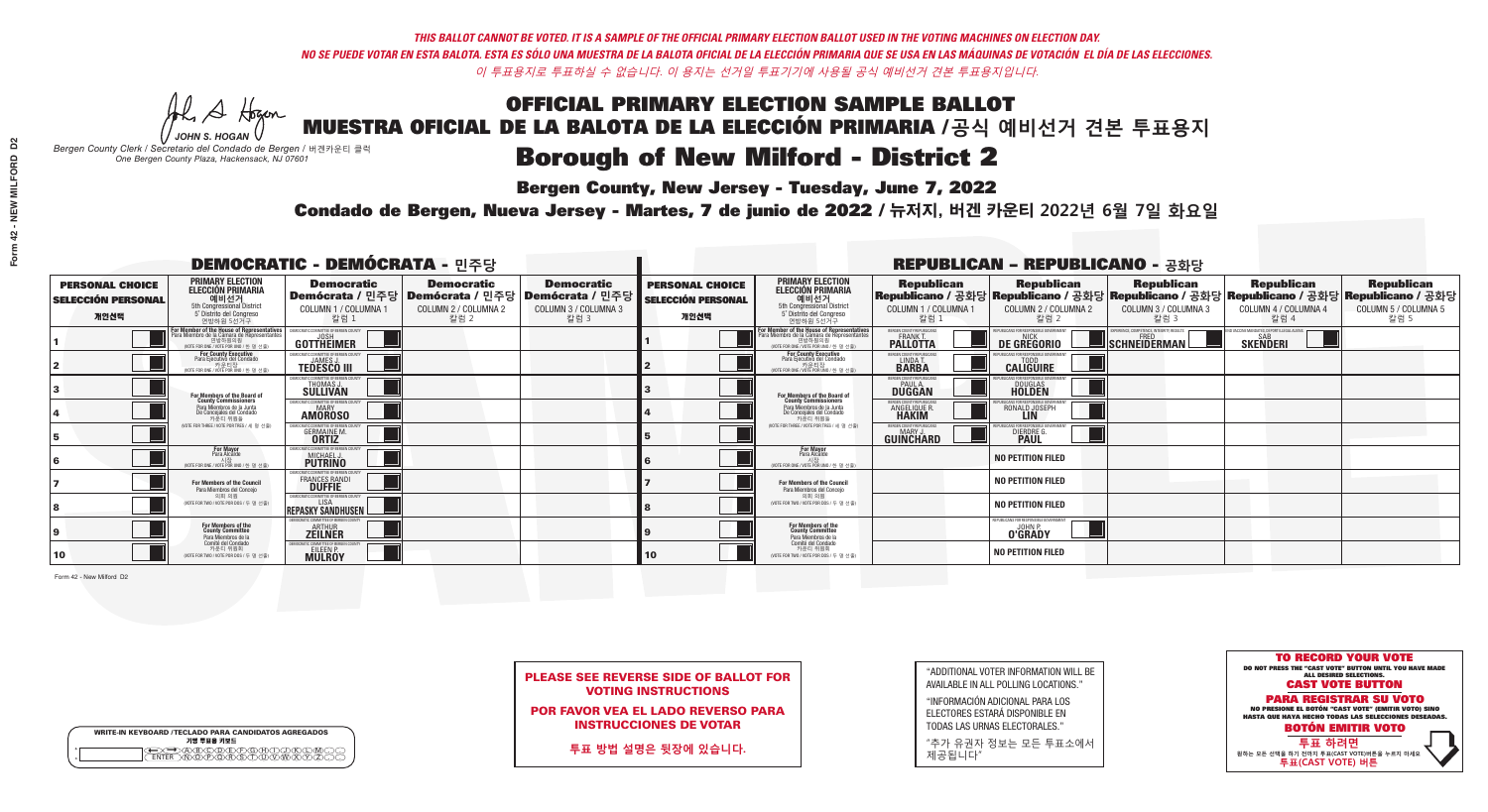A Hogan *JOHN S. HOGAN*

| <b>WRITE-IN KEYBOARD /TECLADO PARA CANDIDATOS AGREGADOS</b><br>기명 투표용 키보드 |
|---------------------------------------------------------------------------|
|                                                                           |

MUESTRA OFICIAL DE LA BALOTA DE LA ELECCIÓN PRIMARIA /**공식 예비선거 견본 투표용지** *Bergen County Clerk / Secretario del Condado de Bergen /* 버겐카운티 클럭

### Borough of New Milford - District 3

**Bergen County, New Jersey - Tuesday, June 7, 2022** 

*One Bergen County Plaza, Hackensack, NJ 07601*

Condado de Bergen, Nueva Jersey - Martes, 7 de junio de 2022 / 뉴저지, 버겐 카운티 2022년 6월 7일 화요일 *One Bergen County Plaza, Hackensack, NJ 07601*



PLEASE SEE REVERSE SIDE OF BALLOT FOR VOTING INSTRUCTIONS

POR FAVOR VEA EL LADO REVERSO PARA INSTRUCCIONES DE VOTAR

**투표 방법 설명은 뒷장에 있습니다.**

| "ADDITIONAL VOTER INFORMATION WILL BE |
|---------------------------------------|
| AVAILABLE IN ALL POLLING LOCATIONS."  |

"INFORMACIÓN ADICIONAL PARA LOS ELECTORES ESTARÁ DISPONIBLE EN TODAS LAS URNAS ELECTORALES."

"추가 유권자 정보는 모든 투표소에서 제공됩니다"

| <b>DEMOCRATIC - DEMÓCRATA - 민주당</b>                         |                                                                                                                                              |                                                                                   |                                                                                                       |                                                   | <b>REPUBLICAN - REPUBLICANO - 공화당</b>                       |                                                                                                                                                      |                                                               |                                                                        |                                                                                                                                                 |                                                   |                                                   |
|-------------------------------------------------------------|----------------------------------------------------------------------------------------------------------------------------------------------|-----------------------------------------------------------------------------------|-------------------------------------------------------------------------------------------------------|---------------------------------------------------|-------------------------------------------------------------|------------------------------------------------------------------------------------------------------------------------------------------------------|---------------------------------------------------------------|------------------------------------------------------------------------|-------------------------------------------------------------------------------------------------------------------------------------------------|---------------------------------------------------|---------------------------------------------------|
| <b>PERSONAL CHOICE</b><br><b>SELECCIÓN PERSONAL</b><br>개인선택 | <b>PRIMARY ELECTION</b><br>ELECCIÓN PRIMARIA<br>예비선거<br><sub>5th Congressional District</sub><br>5° Distrito del Congreso<br>연방하원 5선거구       | <b>Democratic</b><br>COLUMN 1 / COLUMNA 1<br>칼럼 1                                 | <b>Democratic</b><br>│Demócrata / 민주당│Demócrata / 민주당│Demócrata / 민주당<br>COLUMN 2 / COLUMNA 2<br>칼럼 2 | <b>Democratic</b><br>COLUMN 3 / COLUMNA 3<br>칼럼 3 | <b>PERSONAL CHOICE</b><br><b>SELECCIÓN PERSONAL</b><br>개인선택 | <b>PRIMARY ELECTION</b><br>ELECCIÓN PRIMARIA<br>5th Congressional District<br>5° Distrito del Congreso<br>연방하원 5선거구                                  | <b>Republican</b><br>COLUMN 1 / COLUMNA 1<br>칼럼               | <b>Republican</b><br>COLUMN 2 / COLUMNA 2<br>칼럼 2                      | <b>Republican</b><br> Republicano / 공화당 Republicano / 공화당 Republicano / 공화당 Republicano / 공화당 Republicano / 공화당<br>COLUMN 3 / COLUMNA 3<br>칼럼 3 | <b>Republican</b><br>COLUMN 4 / COLUMNA 4<br>칼럼 4 | <b>Republican</b><br>COLUMN 5 / COLUMNA 5<br>칼럼 5 |
|                                                             | or Member of the House of Representatives<br>Para Miembro de la Cámara de Representantes<br>연방하원의원<br>(VOTE FOR ONE / VOTE POR UNO / 한 명 선출) | GOTTHEIMER                                                                        |                                                                                                       |                                                   |                                                             | <b>For Member of the House of Representatives<br/>Para Miembro de la Cámara de Representantes</b><br>연방하원의원<br>(VOTE FOR ONE / VOTE POR UNO / 한 명 선출 | ERGEN COUNTY REPUBLICANS<br><b>PALLOTTA</b>                   | DE GREGORIO                                                            | (PERIENCE, COMPETENCE, INTEGRITY, RESULTS<br>SCHNEIDERMAN                                                                                       | <b>SKENDERI</b>                                   |                                                   |
|                                                             | <b>For County Executive</b><br>Para Ejecutivo del Condado<br>WOTE FOR ONE / VOTE POR UNO / 한 명 선출)                                           | EMOCRATIC COMMITTEE OF BERGEN COUNT<br><b>TEDESCO III</b>                         |                                                                                                       |                                                   |                                                             | For County Executive<br>Para Ejecutivo del Condado<br>기운티상<br>(VOTE FOR ONE/VOTE POR UNO / 한 명 선출)                                                   | ERGEN COUNTY REPUBLICAN<br>LINDA T.                           | <b>CALIGUIRE</b>                                                       |                                                                                                                                                 |                                                   |                                                   |
|                                                             | For Members of the Board of<br>County Commissioners                                                                                          | EMOCRATIC COMMITTEE OF BERGEN CI<br>THOMAS J.                                     |                                                                                                       |                                                   |                                                             | For Members of the Board of<br>County Commissioners                                                                                                  | ERGEN COUNTY REPUBLICAN<br><b>PAUL A.</b><br><b>DUGGAN</b>    | <b>DOUGLAS</b>                                                         |                                                                                                                                                 |                                                   |                                                   |
|                                                             | Para Miembros de la Junta<br>De Concejales del Condado<br>카우티 위원들                                                                            | MOCRATIC COMMITTEE OF BERGEN CO<br><b>AMOROSO</b>                                 |                                                                                                       |                                                   |                                                             | Para Miembros de la Junta<br>De Concejales del Condado<br>카운티 위원들                                                                                    | ERGEN COUNTY REPUBLICAN<br><b>ANGELIQUE F</b><br><b>HAKIM</b> | RONALD JOSEPH                                                          |                                                                                                                                                 |                                                   |                                                   |
|                                                             | NOTE FOR THREE / VOTE POR TRES / 세 명 선출)                                                                                                     | JTIC COMMITTEE OF RERGEN COI<br><b>GERMAINE M.</b>                                |                                                                                                       |                                                   |                                                             | (VOTE FOR THREE / VOTE POR TRES / 세 명 선출)                                                                                                            | <b>ERGEN COUNTY REPUBLICANS</b><br><b>GUINCHARD</b>           | ILICANS FOR RESPONSIBLE G<br>DIERDRE G.                                |                                                                                                                                                 |                                                   |                                                   |
|                                                             | For Mayor<br>Para Alcalde<br>(VOTE FOR ONE / VOTE POR UNO / 한 명 선                                                                            | MOCRATIC COMMITTEE OF BERGEN CI<br>MICHAEL J.                                     |                                                                                                       |                                                   |                                                             | For Mayor<br>Para Alcalde<br>NOTE FOR ONE / VOTE POR UNO / 한 명 선출)                                                                                   |                                                               | <b>NO PETITION FILED</b>                                               |                                                                                                                                                 |                                                   |                                                   |
|                                                             | For Members of the Council<br>Para Miembros del Conceio                                                                                      | <b>FRANCES RANDI</b>                                                              |                                                                                                       |                                                   |                                                             | <b>For Members of the Council</b><br>Para Miembros del Conceio                                                                                       |                                                               | <b>NO PETITION FILED</b>                                               |                                                                                                                                                 |                                                   |                                                   |
|                                                             | 의회 의원<br>(VOTE FOR TWO / VOTE POR DOS / 두 명 선출)                                                                                              | EMOCRATIC COMMITTEE OF BERGEN COUNTY<br><b>LISA</b><br><b>REPASKY SÄNDHUSEN L</b> |                                                                                                       |                                                   |                                                             | 의회 의원<br>NOTE FOR TWO / VOTE POR DOS / 두 명 선출)                                                                                                       |                                                               | <b>NO PETITION FILED</b>                                               |                                                                                                                                                 |                                                   |                                                   |
|                                                             | For Members of the<br>County Committee<br>Para Miembros de la                                                                                | CRATIC COMMITTEE OF BERGEN COUNTY<br><b>VINCENT J.</b><br><b>DEBARI</b>           |                                                                                                       |                                                   |                                                             | For Members of the<br>County Committee<br>Para Miembros de la<br>Comité del Condado                                                                  |                                                               | UBLICANS FOR RESPONSIBLE GOVERNMEN<br><b>WATTHEW</b><br><b>WATKINS</b> |                                                                                                                                                 |                                                   |                                                   |
| 10                                                          | Comité del Condado<br>카운티 위원회<br>(VOTE FOR TWO / VOTE POR DOS / 두 명 선출)                                                                      | ATIC COMMITTEE OF BERGEN COUNT<br>DESIREE L.                                      |                                                                                                       |                                                   | 10                                                          | 카운티 위원회<br>(VOTE FOR TWO / VOTE POR DOS / 두 명 선출)                                                                                                    |                                                               | <b>NO PETITION FILED</b>                                               |                                                                                                                                                 |                                                   |                                                   |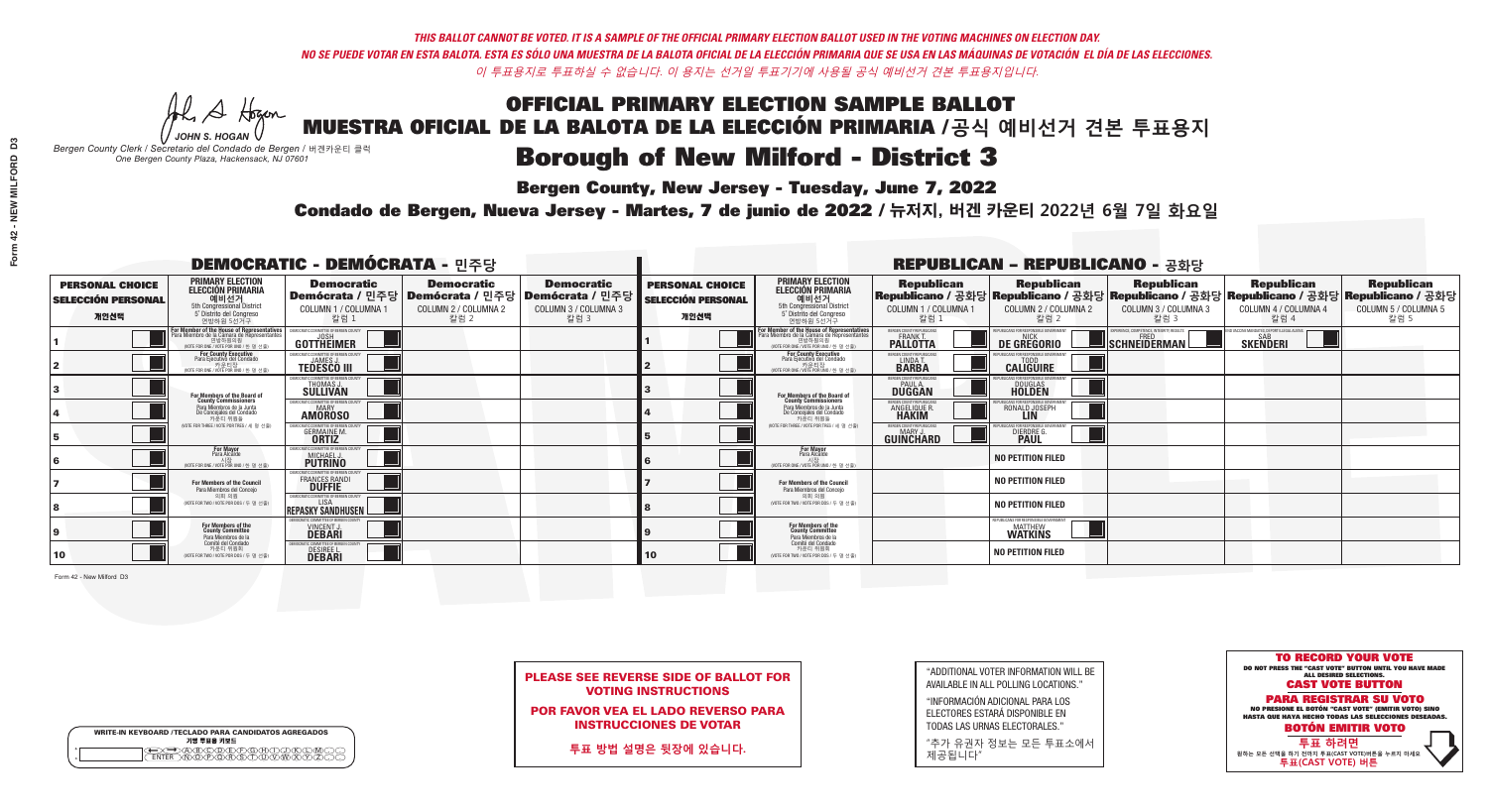A Hogan *JOHN S. HOGAN*

| <b>WRITE-IN KEYBOARD /TECLADO PARA CANDIDATOS AGREGADOS</b><br>기명 투표용 키보드 |  |
|---------------------------------------------------------------------------|--|
| @@@@@@@@@Q@@<br>`@@@@@@@@@@@@@@@@                                         |  |

MUESTRA OFICIAL DE LA BALOTA DE LA ELECCIÓN PRIMARIA /**공식 예비선거 견본 투표용지**

*Bergen County Clerk / Secretario del Condado de Bergen /* 버겐카운티 클럭 *One Bergen County Plaza, Hackensack, NJ 07601*

### Borough of New Milford - District 4

**Bergen County, New Jersey - Tuesday, June 7, 2022** 



| <b>PLEASE SEE REVERSE SIDE OF BALLOT FOR</b> |
|----------------------------------------------|
| <b>VOTING INSTRUCTIONS</b>                   |

POR FAVOR VEA EL LADO REVERSO PARA INSTRUCCIONES DE VOTAR

**투표 방법 설명은 뒷장에 있습니다.**

| "ADDITIONAL VOTER INFORMATION WILL BE |
|---------------------------------------|
| AVAILABLE IN ALL POLLING LOCATIONS."  |

"INFORMACIÓN ADICIONAL PARA LOS ELECTORES ESTARÁ DISPONIBLE EN TODAS LAS URNAS ELECTORALES."

"추가 유권자 정보는 모든 투표소에서 제공됩니다"

Condado de Bergen, Nueva Jersey - Martes, 7 de junio de 2022 / 뉴저지, 버겐 카운티 2022년 6월 7일 화요일 *One Bergen County Plaza, Hackensack, NJ 07601*

| <b>DEMOCRATIC - DEMÓCRATA - 민주당</b>                         |                                                                                                                                                     |                                                                       |                                                   |                                                                                                        |                                                             |                                                                                                                                                  |                                                                | <b>REPUBLICAN - REPUBLICANO - 공화당</b>             |                                                                                                                                                 |                                                   |                                                   |
|-------------------------------------------------------------|-----------------------------------------------------------------------------------------------------------------------------------------------------|-----------------------------------------------------------------------|---------------------------------------------------|--------------------------------------------------------------------------------------------------------|-------------------------------------------------------------|--------------------------------------------------------------------------------------------------------------------------------------------------|----------------------------------------------------------------|---------------------------------------------------|-------------------------------------------------------------------------------------------------------------------------------------------------|---------------------------------------------------|---------------------------------------------------|
| <b>PERSONAL CHOICE</b><br><b>SELECCIÓN PERSONAL</b><br>개인선택 | <b>PRIMARY ELECTION</b><br><b>ELECCIÓN PRIMARIA</b><br>예비선거<br><sup>5th</sup> Congressional District<br>5° Distrito del Congreso<br>연방하원 5선거구       | <b>Democratic</b><br>COLUMN 1 / COLUMNA 1<br>칼럼 1                     | <b>Democratic</b><br>COLUMN 2 / COLUMNA 2<br>칼럼 2 | <b>Democratic</b><br>│Demócrata / 민주당│Demócrata / 민주당│Demócrata / 민주당│<br>COLUMN 3 / COLUMNA 3<br>칼럼 3 | <b>PERSONAL CHOICE</b><br><b>SELECCIÓN PERSONAL</b><br>개인선택 | <b>PRIMARY ELECTION</b><br>ELECCIÓN PRIMARIA<br>5th Congressional District<br>5° Distrito del Congreso<br>연방하원 5선거구                              | <b>Republican</b><br>COLUMN 1 / COLUMNA 1<br>칼럼                | <b>Republican</b><br>COLUMN 2 / COLUMNA 2<br>칼럼 2 | <b>Republican</b><br> Republicano / 공화당 Republicano / 공화당 Republicano / 공화당 Republicano / 공화당 Republicano / 공화당<br>COLUMN 3 / COLUMNA 3<br>칼럼 3 | <b>Republican</b><br>COLUMN 4 / COLUMNA 4<br>칼럼 4 | <b>Republican</b><br>COLUMN 5 / COLUMNA 5<br>칼럼 5 |
|                                                             | <b>In Member of the House of Representatives<br/>Ira Miembro de la Cámara de Representantes</b><br>연방하원의원<br>(VOTE FOR ONE / VOTE POR UNO / 한 명 선출) | GOTTHEIMER                                                            |                                                   |                                                                                                        |                                                             | F <mark>or Member of the House of Representatives</mark><br>Para Miembro de la Cámara de Representantes<br>(VOTE FOR ONE / VOTE POR UNO / 한 명 선출 | ERGEN COUNTY REPUBLICAN<br><b>PALLOTTA</b>                     | DE GREGORIO                                       | SCHNEIDERMAN                                                                                                                                    | <b>SKENDERI</b>                                   |                                                   |
|                                                             | For County Executive<br>Para Ejecutivo del Condado<br>7 카운티장<br>(VOTE FOR ONE / VOTE POR UNO / 한 명 선출)                                              | JEMOCRATIC COMMITTEE OF BERGEN COUNTY<br><b>TEDESCO III</b>           |                                                   |                                                                                                        |                                                             | For County Executive<br>Para Ejecutivo del Condado<br>7) 카운티장<br>(VOTE FOR ONE / VOTE POR UNO / 한 명 선출                                           | BERGEN COUNTY REPUBLICAN<br>LINDA T.                           | <b>CALIGUIRE</b>                                  |                                                                                                                                                 |                                                   |                                                   |
|                                                             | For Members of the Board of<br>County Commissioners                                                                                                 | MOCRATIC COMMITTEE OF BERGEN COUN<br>THOMAS J.                        |                                                   |                                                                                                        |                                                             | For Members of the Board of<br>County Commissioners                                                                                              | ERGEN COUNTY REPUBLICAN<br><b>PAUL A.</b><br>DUGGAN            | <b>DOUGLAS</b>                                    |                                                                                                                                                 |                                                   |                                                   |
|                                                             | Para Miembros de la Junta<br>De Concejales del Condado<br>카우티 위원들                                                                                   | <b>OCRATIC COMMITTEE OF BERGEN COUNT</b><br><b>AMOROSO</b>            |                                                   |                                                                                                        |                                                             | Para Miembros de la Junta<br>De Concejales del Condado<br>카우티 위원들                                                                                | <b>ERGEN COUNTY REPUBLICAN</b><br><b>ANGELIQUE R<br/>HAKIM</b> | RONALD JOSEPH                                     |                                                                                                                                                 |                                                   |                                                   |
|                                                             | NOTE FOR THREE / VOTE POR TRES / 세 명 선출)                                                                                                            | RATIC COMMITTEE OF RERGEN COLIN<br><b>GERMAINE M.</b><br><b>ORTIZ</b> |                                                   |                                                                                                        |                                                             | (VOTE FOR THREE / VOTE POR TRES / 세 명 선출)                                                                                                        | ERGEN COUNTY REPUBLICANS<br><b>GUINCHARD</b>                   | DIERDRE G.                                        |                                                                                                                                                 |                                                   |                                                   |
|                                                             | <b>For Mayor</b><br>Para Alcalde<br>(VOTE FOR ONE / VOTE POR UNO / 한 명 신                                                                            | MICHAEL J.                                                            |                                                   |                                                                                                        |                                                             | For Mayor<br>Para Alcalde<br>VOTE FOR ONE / VOTE POR UNO / 한 명 선출                                                                                |                                                                | <b>NO PETITION FILED</b>                          |                                                                                                                                                 |                                                   |                                                   |
|                                                             | For Members of the Council<br>Para Miembros del Conceio                                                                                             | FRANCES RANDI                                                         |                                                   |                                                                                                        |                                                             | <b>For Members of the Council</b><br>Para Miembros del Concejo                                                                                   |                                                                | <b>NO PETITION FILED</b>                          |                                                                                                                                                 |                                                   |                                                   |
|                                                             | 의회 의원<br>(VOTE FOR TWO / VOTE POR DOS / 두 명 선출)                                                                                                     | EMOCRATIC COMMITTEE OF BERGEN COUNTY<br>REPASKY SANDHUSEN             |                                                   |                                                                                                        |                                                             | 의회 의원<br>NOTE FOR TWO / VOTE POR DOS / 두 명 선출)                                                                                                   |                                                                | <b>NO PETITION FILED</b>                          |                                                                                                                                                 |                                                   |                                                   |
|                                                             | For Members of the<br>County Committee<br>Para Miembros de la                                                                                       | IOCRATIC COMMITTEE OF BERGEN COUNTY<br>CONCETTA R.                    |                                                   |                                                                                                        |                                                             | For Members of the<br>County Committee<br>Para Miembros de la<br>Comité del Condado                                                              |                                                                | PUBLICANS FOR RESPONSIBLE GOVERNMENT<br>ROBALINO  |                                                                                                                                                 |                                                   |                                                   |
| 10                                                          | Comité del Condado<br>카운티 위원회<br>(VOTE FOR TWO / VOTE POR DOS / 두 명 선출)                                                                             | MOCRATIC COMMITTEE OF BERGEN COUNTY<br><b>COMMERFORD</b>              |                                                   |                                                                                                        | 10                                                          | 카운티 위원회<br>(VOTE FOR TWO / VOTE POR DOS / 두 명 선출)                                                                                                |                                                                | DARLENE<br><b>MINKO</b>                           |                                                                                                                                                 |                                                   |                                                   |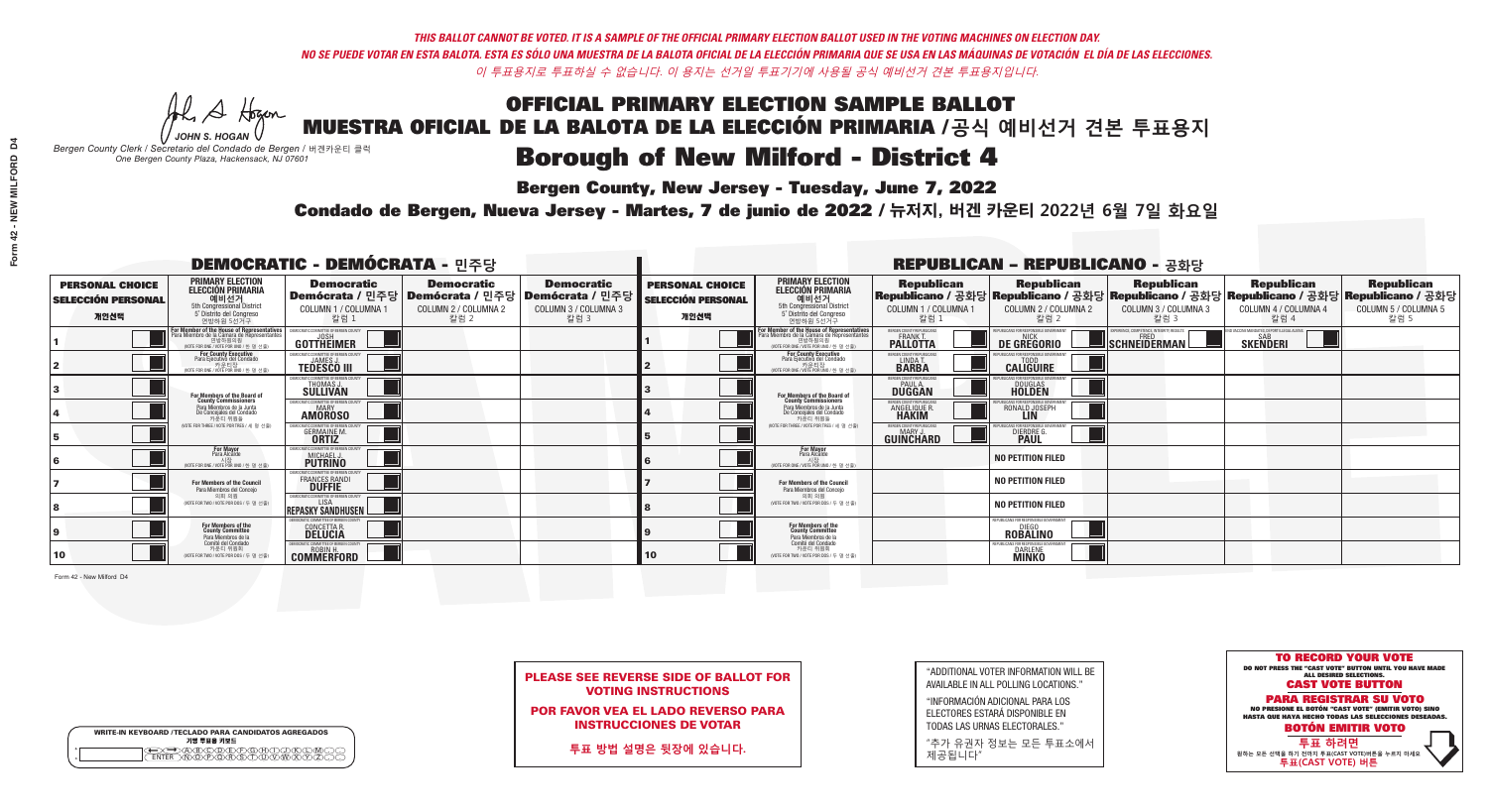A Hogan *JOHN S. HOGAN*

| <b>WRITE-IN KEYBOARD /TECLADO PARA CANDIDATOS AGREGADOS</b><br>기명 투표용 키보드 |
|---------------------------------------------------------------------------|
| )B)C)D)E)F)G)AND<br>እጅአል አል                                               |

MUESTRA OFICIAL DE LA BALOTA DE LA ELECCIÓN PRIMARIA /**공식 예비선거 견본 투표용지**

*Bergen County Clerk / Secretario del Condado de Bergen /* 버겐카운티 클럭 *One Bergen County Plaza, Hackensack, NJ 07601*

### Borough of New Milford - District 5

**Bergen County, New Jersey - Tuesday, June 7, 2022** 

Condado de Bergen, Nueva Jersey - Martes, 7 de junio de 2022 / 뉴저지, 버겐 카운티 2022년 6월 7일 화요일 *One Bergen County Plaza, Hackensack, NJ 07601*



PLEASE SEE REVERSE SIDE OF BALLOT FOR VOTING INSTRUCTIONS

POR FAVOR VEA EL LADO REVERSO PARA INSTRUCCIONES DE VOTAR

**투표 방법 설명은 뒷장에 있습니다.**

| "ADDITIONAL VOTER INFORMATION WILL BE |
|---------------------------------------|
| AVAILABLE IN ALL POLLING LOCATIONS."  |

"INFORMACIÓN ADICIONAL PARA LOS ELECTORES ESTARÁ DISPONIBLE EN TODAS LAS URNAS ELECTORALES."

"추가 유권자 정보는 모든 투표소에서 제공됩니다"

|                                                             |                                                                                                                                                       | <b>DEMOCRATIC - DEMÓCRATA - 민주당</b>                                                                    |                                                   |                                                   |                                                             |                                                                                                                                   |                                                             | <b>REPUBLICAN - REPUBLICANO - 공화당</b>                                                                                                          |                                                            |                                                                |                                                   |
|-------------------------------------------------------------|-------------------------------------------------------------------------------------------------------------------------------------------------------|--------------------------------------------------------------------------------------------------------|---------------------------------------------------|---------------------------------------------------|-------------------------------------------------------------|-----------------------------------------------------------------------------------------------------------------------------------|-------------------------------------------------------------|------------------------------------------------------------------------------------------------------------------------------------------------|------------------------------------------------------------|----------------------------------------------------------------|---------------------------------------------------|
| <b>PERSONAL CHOICE</b><br><b>SELECCIÓN PERSONAL</b><br>개인선택 | <b>PRIMARY ELECTION</b><br>ELECCIÓN PRIMARIA<br>예비선거<br><sub>5th Congressional District</sub><br>5° Distrito del Congreso<br>연방하원 5선거구                | <b>Democratic</b><br>│Demócrata / 민주당│Demócrata / 민주당│Demócrata / 민주당│<br>COLUMN 1 / COLUMNA 1<br>칼럼 1 | <b>Democratic</b><br>COLUMN 2 / COLUMNA 2<br>칼럼 2 | <b>Democratic</b><br>COLUMN 3 / COLUMNA 3<br>칼럼 3 | <b>PERSONAL CHOICE</b><br><b>SELECCIÓN PERSONAL</b><br>개인선택 | <b>PRIMARY ELECTION</b><br>ELECCIÓN PRIMARIA<br>5th Congressional District<br>5° Distrito del Congreso<br>연방하원 5선거구               | <b>Republican</b><br>COLUMN 1 / COLUMNA 1<br>칼럼 :           | <b>Republican</b><br>Republicano / 공화당 Republicano / 공화당 Republicano / 공화당 Republicano / 공화당 Republicano / 공화당<br>COLUMN 2 / COLUMNA 2<br>칼럼 2 | <b>Republican</b><br>COLUMN 3 / COLUMNA 3<br>칼럼 3          | <b>Republican</b><br>COLUMN 4 / COLUMNA 4<br>칼럼 4              | <b>Republican</b><br>COLUMN 5 / COLUMNA 5<br>칼럼 5 |
|                                                             | F <b>or Member of the House of Representatives</b><br>Para Miembro de la Cámara de Representantes<br>연방하원의원<br>(VOTE FOR ONE / VOTE POR UNO / 한 명 선출) | DEMOCRATIC COMMITTEE OF BERGEN COUNTY<br>JOSH<br>GOTTHEIMER                                            |                                                   |                                                   |                                                             | For Member of the House of Representatives<br>Para Miembro de la Cámara de Representantes<br>WOTE FOR ONE / VOTE POR UNO / 한 명 선출 | BERGEN COUNTY REPUBLICANS<br><b>PALLOTTA</b>                | DE GREGORIO                                                                                                                                    | EXPERIENCE, COMPETENCE, INTEGRITY, RESULTS<br>SCHNEIDERMAN | ND VACCINE MANDATES, DEPORT ILLEGAL ALIENS.<br><b>SKENDERI</b> |                                                   |
|                                                             | For County Executive<br>Para Ejecutivo del Condado<br>7 카운티장<br>(VOTE FOR ONE / VOTE POR UNO / 한 명 선출)                                                | <b>TEDESCO III</b>                                                                                     |                                                   |                                                   |                                                             | <b>For County Executive</b><br>Para Ejecutivo del Condado<br>WOTE FOR ONE / VOTE POR UNO / 한 명 선결                                 | BERGEN COUNTY REPUBLICAN<br>LINDA T.                        | <b>CALIGUIRE</b>                                                                                                                               |                                                            |                                                                |                                                   |
|                                                             | For Members of the Board of<br>County Commissioners                                                                                                   | EMOCRATIC COMMITTEE OF BERGEN COUNT<br><b>THOMAS J.</b><br><b>SULLIVAN</b>                             |                                                   |                                                   |                                                             | For Members of the Board of<br>County Commissioners                                                                               | BERGEN COUNTY REPUBLICAN<br><b>PAUL A.</b><br><b>DUGGAN</b> | <b>DOUGLAS</b><br><b>HOLDEN</b>                                                                                                                |                                                            |                                                                |                                                   |
|                                                             | Para Miembros de la Junta<br>De Concejales del Condado<br>카우티 위원들                                                                                     | OCRATIC COMMITTEE OF BERGEN COUNT<br><b>AMOROSO</b>                                                    |                                                   |                                                   |                                                             | Para Miembros de la Junta<br>De Concejales del Condado<br>카운티 위원들                                                                 | ERGEN COUNTY REPUBLICAN<br>ANGELIQUE R                      | RONALD JOSEPH<br><b>LIN</b>                                                                                                                    |                                                            |                                                                |                                                   |
|                                                             | NOTE FOR THREE / VOTE POR TRES / 세 명 선출)                                                                                                              | <b>GERMAINE M.</b><br><b>ORTIZ</b>                                                                     |                                                   |                                                   |                                                             | NOTE FOR THREE / VOTE POR TRES / 세 명 선출                                                                                           | ERGEN COUNTY REPUBLICANS<br>GUINCHARD                       | DIERDRE G                                                                                                                                      |                                                            |                                                                |                                                   |
|                                                             | For Mayor<br>Para Alcalde<br>시장<br>시장<br>(VOTE FOR ONE/VOTE POR UNO / 한 명 선출                                                                          | )CRATIC COMMITTEE OF BERGEN CO<br>MICHAEL J.                                                           |                                                   |                                                   |                                                             | <b>For Mayor</b><br>Para Alcalde<br>(VOTE FOR ONE / VOTE POR UNO / 한 명 선출                                                         |                                                             | <b>NO PETITION FILED</b>                                                                                                                       |                                                            |                                                                |                                                   |
|                                                             | For Members of the Council<br>Para Miembros del Conceio                                                                                               | MOCRATIC COMMITTEE OF BERGEN COUNT<br><b>FRANCES RANDI</b>                                             |                                                   |                                                   |                                                             | For Members of the Council<br>Para Miembros del Concejo                                                                           |                                                             | <b>NO PETITION FILED</b>                                                                                                                       |                                                            |                                                                |                                                   |
|                                                             | 의회 의원<br>(VOTE FOR TWO / VOTE POR DOS / 두 명 선출)                                                                                                       | <b>EMOCRATIC COMMITTEE OF BERGEN COUNTY</b><br><b>LISA</b><br><b>REPASKY SÄNDHUSEN</b>                 |                                                   |                                                   |                                                             | 의회 의원<br>WOTE FOR TWO / VOTE POR DOS / 두 명 선출)                                                                                    |                                                             | <b>NO PETITION FILED</b>                                                                                                                       |                                                            |                                                                |                                                   |
|                                                             | For Members of the<br>County Committee<br>Para Miembros de la                                                                                         | <i>A</i> OCRATIC COMMITTEE OF BERGEN COUNTY<br><b>PUTRINO</b>                                          |                                                   |                                                   |                                                             | For Members of the<br>County Committee<br>Para Miembros de la<br>Comité del Condado                                               |                                                             | <b>NO PETITION FILED</b>                                                                                                                       |                                                            |                                                                |                                                   |
| 10                                                          | Comité del Condado<br>카운티 위원회<br>(VOTE FOR TWO / VOTE POR DOS / 두 명 선출)                                                                               | MOCRATIC COMMITTEE OF BERGEN COUNT<br>RONNIE E.                                                        |                                                   |                                                   | 10                                                          | 카운티 위원회<br>(VOTE FOR TWO / VOTE POR DOS / 두 명 선출)                                                                                 |                                                             | NO PETITION FILED                                                                                                                              |                                                            |                                                                |                                                   |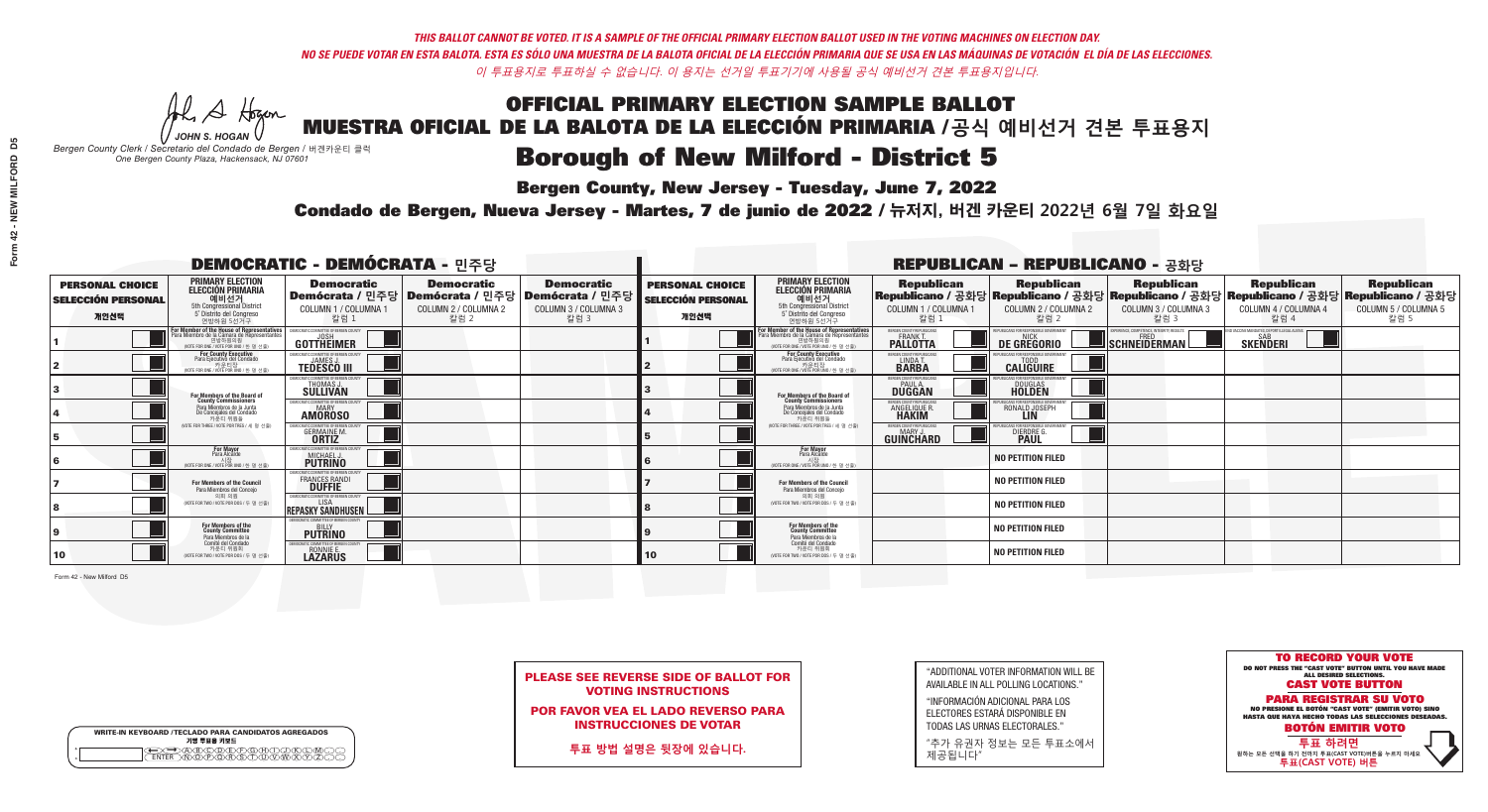A Hogan *JOHN S. HOGAN*

| <b>WRITE-IN KEYBOARD /TECLADO PARA CANDIDATOS AGREGADOS</b><br>기명 투표용 키보드 |
|---------------------------------------------------------------------------|
| <b>ABODE DO BODE</b><br>៶៳៓ឨ៳៓ឨ៶ឨ៶ឨ៶                                      |

MUESTRA OFICIAL DE LA BALOTA DE LA ELECCIÓN PRIMARIA /**공식 예비선거 견본 투표용지**

**'OR FAVOR VEA EL LADO REVERSO PARA** INSTRUCCIONES DE VOTAR

*Bergen County Clerk / Secretario del Condado de Bergen /* 버겐카운티 클럭 *One Bergen County Plaza, Hackensack, NJ 07601*

### Borough of New Milford - District 6

**Bergen County, New Jersey - Tuesday, June 7, 2022** 

Condado de Bergen, Nueva Jersey - Martes, 7 de junio de 2022 / 뉴저지, 버겐 카운티 2022년 6월 7일 화요일 *One Bergen County Plaza, Hackensack, NJ 07601*



PLEASE SEE REVERSE SIDE OF BALLOT FOR

| <b>VOTING INSTRUCTIONS</b>      |
|---------------------------------|
| DOD EAVOD VEA EL LADO DEVEDRO I |

**투표 방법 설명은 뒷장에 있습니다.**

"ADDITIONAL VOTER INFORMATION WILL BE AVAILABLE IN ALL POLLING LOCATIONS."

"INFORMACIÓN ADICIONAL PARA LOS ELECTORES ESTARÁ DISPONIBLE EN TODAS LAS URNAS ELECTORALES."

"추가 유권자 정보는 모든 투표소에서 제공됩니다"

|                                                             |                                                                                                                                               | <b>DEMOCRATIC - DEMÓCRATA - 민주당</b>                                        |                                                   |                                                                                                        | <b>REPUBLICAN - REPUBLICANO - 공화당</b>                       |                                                                                                                                                      |                                                              |                                                             |                                                                                                                                                |                                                   |                                                   |
|-------------------------------------------------------------|-----------------------------------------------------------------------------------------------------------------------------------------------|----------------------------------------------------------------------------|---------------------------------------------------|--------------------------------------------------------------------------------------------------------|-------------------------------------------------------------|------------------------------------------------------------------------------------------------------------------------------------------------------|--------------------------------------------------------------|-------------------------------------------------------------|------------------------------------------------------------------------------------------------------------------------------------------------|---------------------------------------------------|---------------------------------------------------|
| <b>PERSONAL CHOICE</b><br><b>SELECCIÓN PERSONAL</b><br>개인선택 | <b>PRIMARY ELECTION</b><br><b>ELECCIÓN PRIMARIA</b><br>예비선거<br><sup>5th</sup> Congressional District<br>5° Distrito del Congreso<br>연방하원 5선거구 | <b>Democratic</b><br>COLUMN 1 / COLUMNA 1<br>칼럼 1                          | <b>Democratic</b><br>COLUMN 2 / COLUMNA 2<br>칼럼 2 | <b>Democratic</b><br>│Demócrata / 민주당│Demócrata / 민주당│Demócrata / 민주당│<br>COLUMN 3 / COLUMNA 3<br>칼럼 3 | <b>PERSONAL CHOICE</b><br><b>SELECCIÓN PERSONAL</b><br>개인선택 | <b>PRIMARY ELECTION</b><br><b>ELECCIÓN PRIMARIA</b><br>예비선거<br>5th Congressional District<br>5° Distrito del Congreso<br>연방하원 5선거구                   | <b>Republican</b><br>COLUMN 1 / COLUMNA 1<br>칼럼 1            | <b>Republican</b><br>COLUMN 2 / COLUMNA 2<br>칼럼 2           | <b>Republican</b><br>Republicano / 공화당 Republicano / 공화당 Republicano / 공화당 Republicano / 공화당 Republicano / 공화당<br>COLUMN 3 / COLUMNA 3<br>칼럼 3 | <b>Republican</b><br>COLUMN 4 / COLUMNA 4<br>칼럼 4 | <b>Republican</b><br>COLUMN 5 / COLUMNA 5<br>칼럼 5 |
|                                                             | For Member of the House of Representatives<br>Para Miembro de la Cámara de Representantes<br>연방하원의원<br>(VOTE FOR ONE / VOTE POR UNO / 한 명 선출) | GOTTHEIMER                                                                 |                                                   |                                                                                                        |                                                             | <b>For Member of the House of Representatives<br/>Para Miembro de la Cámara de Representantes</b><br>연방하원의원<br>(VOTE FOR ONE / VOTE POR UNO / 한 명 선출 | BERGEN COUNTY REPUBLICANS<br><b>PALLOTTA</b>                 | DE GREGORIO                                                 | SCHNEIDERMAN                                                                                                                                   | <b>SKENDERI</b>                                   |                                                   |
|                                                             | For County Executive<br>Para Ejecutivo del Condado<br>가운티장<br>(VOTE FOR ONE / VOTE POR UNO / 한 명 선출)                                          | JEMOCRATIC COMMITTEE OF BERGEN COUNTY<br><b>TEDESCO III</b>                |                                                   |                                                                                                        |                                                             | <b>For County Executive</b><br>Para Ejecutivo del Condado<br>7 카운티장<br>(VOTE FOR ONE / VOTE POR UNO / 한 명 선출)                                        | BERGEN COUNTY REPUBLICAN<br>LINDA T.                         | <b>CALIGUIRE</b>                                            |                                                                                                                                                |                                                   |                                                   |
|                                                             | <b>For Members of the Board of<br/>County Commissioners</b>                                                                                   | EMOCRATIC COMMITTEE OF BERGEN COUNT<br><b>THOMAS J.</b><br><b>SULLIVAN</b> |                                                   |                                                                                                        |                                                             | For Members of the Board of<br>County Commissioners                                                                                                  | ERGEN COUNTY REPUBLICAN<br><b>PAUL A.</b><br><b>DUGGAN</b>   | <b>DOUGLAS</b>                                              |                                                                                                                                                |                                                   |                                                   |
|                                                             | Para Miembros de la Junta<br>De Concejales del Condado<br>카우티 위원들                                                                             | MOCRATIC COMMITTEE OF BERGEN COUNT<br><b>AMOROSO</b>                       |                                                   |                                                                                                        |                                                             | Para Miembros de la Junta<br>De Concejales del Condado<br>카운티 위원들                                                                                    | RGEN COUNTY REPUBLICAN<br><b>ANGELIQUE R</b><br><b>HAKIM</b> | RONALD JOSEPH                                               |                                                                                                                                                |                                                   |                                                   |
|                                                             | NOTE FOR THREE / VOTE POR TRES / 세 명 선출)                                                                                                      | ICRATIC COMMITTEE OF BERGEN COUNT<br><b>GERMAINE M.</b><br><b>ORTIZ</b>    |                                                   |                                                                                                        |                                                             | NOTE FOR THREE / VOTE POR TRES / 세 명 선출!                                                                                                             | ERGEN COUNTY REPUBLICANS<br><b>GUINCHARD</b>                 | ANS FOR RESPONSIBI E GOV<br>DIERDRE G.                      |                                                                                                                                                |                                                   |                                                   |
|                                                             | <b>For Mayor</b><br>Para Alcalde<br>시장<br>시장<br>(VOTE FOR ONE / VOTE POR UNO / 한 명 선출                                                         | MOCRATIC COMMITTEE OF BERGEN COUNT<br>MICHAEL J.                           |                                                   |                                                                                                        |                                                             | <b>For Mayor</b><br>Para Alcalde                                                                                                                     |                                                              | <b>NO PETITION FILED</b>                                    |                                                                                                                                                |                                                   |                                                   |
|                                                             | For Members of the Council<br>Para Miembros del Concejo                                                                                       | IOCRATIC COMMITTEE OF BERGEN CO<br><b>FRANCES RANDI</b>                    |                                                   |                                                                                                        |                                                             | For Members of the Council<br>Para Miembros del Conceio                                                                                              |                                                              | <b>NO PETITION FILED</b>                                    |                                                                                                                                                |                                                   |                                                   |
|                                                             | 의회 의원<br>(VOTE FOR TWO / VOTE POR DOS / 두 명 선출)                                                                                               | EMOCRATIC COMMITTEE OF BERGEN COUNTY<br>REPASKY SANDHUSEN                  |                                                   |                                                                                                        |                                                             | 의회 의원<br>VOTE FOR TWO / VOTE POR DOS / 두 명 선출)                                                                                                       |                                                              | <b>NO PETITION FILED</b>                                    |                                                                                                                                                |                                                   |                                                   |
|                                                             | For Members of the<br>County Committee<br>Para Miembros de la                                                                                 | MOCRATIC COMMITTEE OF RERGEN COUNTY<br><b>SEYMOUR</b>                      |                                                   |                                                                                                        |                                                             | <b>For Members of the<br/>County Committee</b><br>Para Miembros de la<br>Comité del Condado                                                          |                                                              | REPUBLICANS FOR RESPONSIBLE GOVERNMEN<br>RICHARD<br>JOHNSON |                                                                                                                                                |                                                   |                                                   |
| 10                                                          | Comité del Condado<br>카운티 위원회<br>(VOTE FOR TWO / VOTE POR DOS / 두 명 선출)                                                                       | <b>NO PETITION FILED</b>                                                   |                                                   |                                                                                                        | 10                                                          | 카운티 위원회<br>(VOTE FOR TWO / VOTE POR DOS / 두 명 선출)                                                                                                    |                                                              | REPUBLICANS FOR RESPONSIBLE GOVERNMENT<br><b>JOHNSON</b>    |                                                                                                                                                |                                                   |                                                   |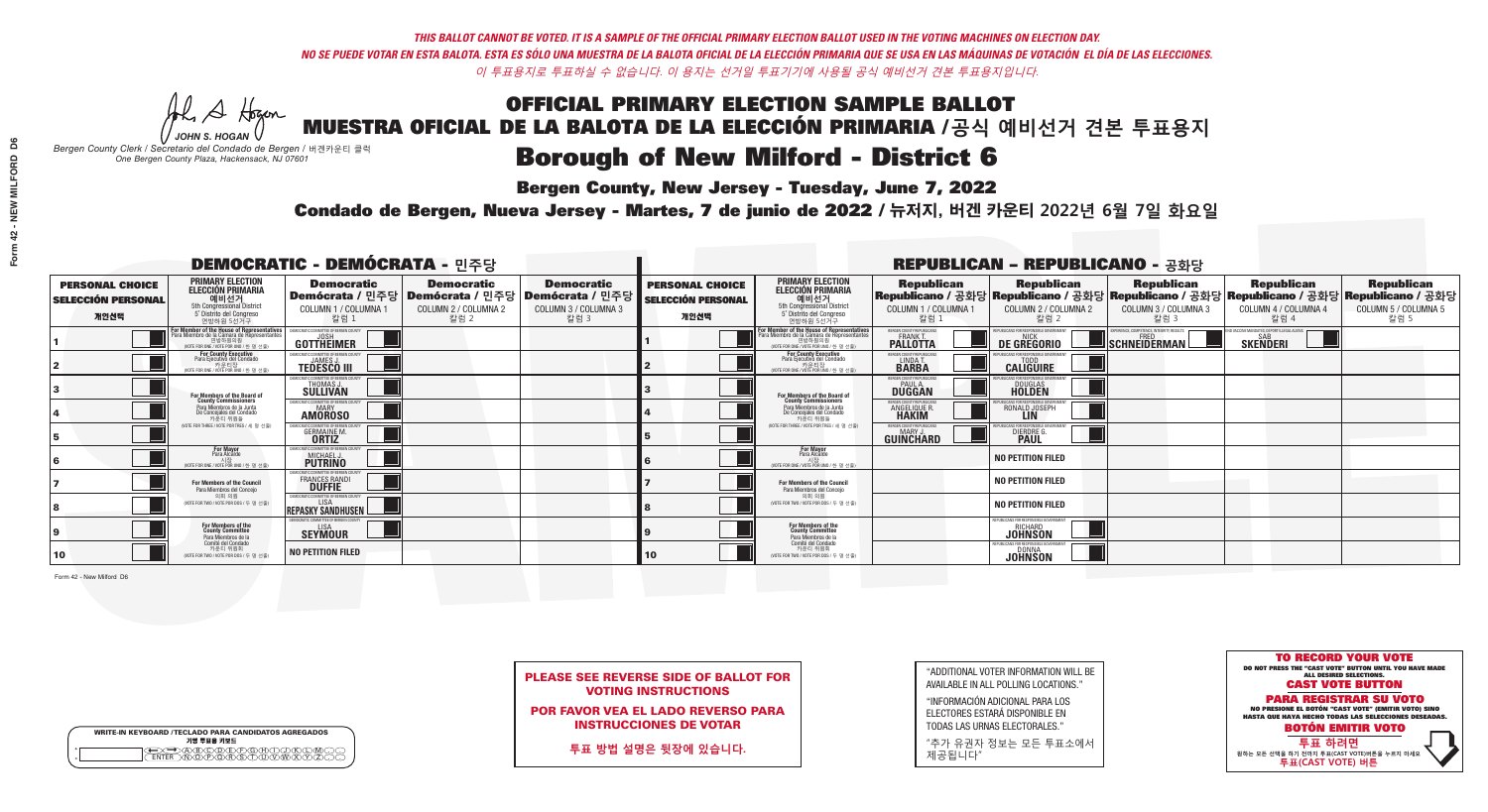A Hogan

### OFFICIAL PRIMARY ELECTION SAMPLE BALLOT MUESTRA OFICIAL DE LA BALOTA DE LA ELECCIÓN PRIMARIA /**공식 예비선거 견본 투표용지**

*JOHN S. HOGAN Bergen County Clerk / Secretario del Condado de Bergen /* 버겐카운티 클럭 *One Bergen County Plaza, Hackensack, NJ 07601*

Borough of New Milford - District 7

**Bergen County, New Jersey - Tuesday, June 7, 2022** 

Condado de Bergen, Nueva Jersey - Martes, 7 de junio de 2022 / 뉴저지, 버겐 카운티 2022년 6월 7일 화요일 *One Bergen County Plaza, Hackensack, NJ 07601*



PLEASE SEE REVERSE SIDE OF BALLOT FOR VOTING INSTRUCTIONS

POR FAVOR VEA EL LADO REVERSO PARA INSTRUCCIONES DE VOTAR

**투표 방법 설명은 뒷장에 있습니다.**

| "ADDITIONAL VOTER INFORMATION WILL BE |
|---------------------------------------|
| AVAILABLE IN ALL POLLING LOCATIONS."  |

"INFORMACIÓN ADICIONAL PARA LOS ELECTORES ESTARÁ DISPONIBLE EN TODAS LAS URNAS ELECTORALES."

"추가 유권자 정보는 모든 투표소에서 제공됩니다"

Form 42 - New Milford D7

| <b>WRITE-IN KEYBOARD /TECLADO PARA CANDIDATOS AGREGADOS</b> |  |
|-------------------------------------------------------------|--|
| 기명 투표용 키보드                                                  |  |

 $\bigoplus \bigoplus \mathbb{A} \oplus \mathbb{C} \oplus \mathbb{C} \oplus \mathbb{C} \oplus \mathbb{C} \oplus \mathbb{C} \cup \mathbb{W} \oplus \mathbb{Z} \oplus \mathbb{Z} \oplus \mathbb{C}$ 

|                                                             |                                                                                                                                               | <b>DEMOCRATIC - DEMÓCRATA - 민주당</b>                              |                                                   |                                                                                                        |                                                             |                                                                                                                                   |                                                             | <b>REPUBLICAN - REPUBLICANO - 공화당</b>                   |                                                                                                                                                 |                                                             |                                                   |
|-------------------------------------------------------------|-----------------------------------------------------------------------------------------------------------------------------------------------|------------------------------------------------------------------|---------------------------------------------------|--------------------------------------------------------------------------------------------------------|-------------------------------------------------------------|-----------------------------------------------------------------------------------------------------------------------------------|-------------------------------------------------------------|---------------------------------------------------------|-------------------------------------------------------------------------------------------------------------------------------------------------|-------------------------------------------------------------|---------------------------------------------------|
| <b>PERSONAL CHOICE</b><br><b>SELECCIÓN PERSONAL</b><br>개인선택 | <b>PRIMARY ELECTION</b><br><b>ELECCIÓN PRIMARIA</b><br>예비선거<br><sup>5th</sup> Congressional District<br>5° Distrito del Congreso<br>연방하원 5선거구 | <b>Democratic</b><br>COLUMN 1 / COLUMNA 1<br>칼럼 1                | <b>Democratic</b><br>COLUMN 2 / COLUMNA 2<br>칼럼 2 | <b>Democratic</b><br>│Demócrata / 민주당│Demócrata / 민주당│Demócrata / 민주당│<br>COLUMN 3 / COLUMNA 3<br>칼럼 3 | <b>PERSONAL CHOICE</b><br><b>SELECCIÓN PERSONAL</b><br>개인선택 | <b>PRIMARY ELECTION</b><br>ELECCIÓN PRIMARIA<br>5th Congressional District<br>5° Distrito del Congreso<br>연방하원 5선거구               | <b>Republican</b><br>COLUMN 1 / COLUMNA 1<br>칼럼             | <b>Republican</b><br>COLUMN 2 / COLUMNA 2<br>칼럼 2       | <b>Republican</b><br>│Republicano / 공화당│Republicano / 공화당│Republicano / 공화당│Republicano / 공화당│Republicano / 공화당<br>COLUMN 3 / COLUMNA 3<br>칼럼 3 | <b>Republican</b><br>COLUMN 4 / COLUMNA 4<br>칼럼 4           | <b>Republican</b><br>COLUMN 5 / COLUMNA 5<br>칼럼 5 |
|                                                             | For Member of the House of Representatives<br>Para Miembro de la Cámara de Representantes<br>연방하원의원<br>(VOTE FOR ONE / VOTE POR UNO / 한 명 선출  | DEMOCRATIC COMMITTEE OF BERGEN COUNTY                            |                                                   |                                                                                                        |                                                             | For Member of the House of Representatives<br>Para Miembro de la Cámara de Representantes<br>WOTE FOR ONE / VOTE POR UNO / 한 명 선출 | BERGEN COUNTY REPUBLICANS<br>FRANK T.<br><b>PALLOTTA</b>    | DE GREGORIO                                             | EXPERIENCE, COMPETENCE, INTEGRITY, RESULTS<br>SCHNEIDERMAN                                                                                      | VACCINE MANDATES, DEPORT ILLEGAL ALIENS.<br><b>SKENDERI</b> |                                                   |
|                                                             | For County Executive<br>Para Ejecutivo del Condado<br>가운티장<br>(VOTE FOR ONE / VOTE POR UNO / 한 명 선출)                                          | <b>TEDESCO III</b>                                               |                                                   |                                                                                                        |                                                             | <b>For County Executive</b><br>Para Ejecutivo del Condado<br>WOTE FOR ONE / VOTE POR UNO / 한 명 선출                                 | BERGEN COUNTY REPUBLICAN<br>LINDA T.                        | <b>CALIGUIRE</b>                                        |                                                                                                                                                 |                                                             |                                                   |
|                                                             | <b>For Members of the Board of<br/>County Commissioners</b>                                                                                   | <b>EMOCRATIC COMMITTEE OF BERGEN COUNT</b><br>THOMAS J.          |                                                   |                                                                                                        |                                                             | For Members of the Board of<br>County Commissioners                                                                               | BERGEN COUNTY REPUBLICAN<br><b>PAUL A.</b><br><b>DUGGAN</b> | <b>DOUGLAS</b>                                          |                                                                                                                                                 |                                                             |                                                   |
|                                                             | Para Miembros de la Junta<br>De Concejales del Condado<br>카우티 위원들                                                                             | MOCRATIC COMMITTEE OF BERGEN COUNTY<br><b>AMOROSO</b>            |                                                   |                                                                                                        |                                                             | Para Miembros de la Junta<br>De Concejales del Condado<br>카우티 위원들                                                                 | ERGEN COUNTY REPUBLICA<br>ANGELIQUE R.                      | RONALD JOSEPH<br><b>LIN</b>                             |                                                                                                                                                 |                                                             |                                                   |
|                                                             | NOTE FOR THREE / VOTE POR TRES / 세 명 선출)                                                                                                      | RATIC COMMITTEE OF RERGEN CI<br><b>GERMAINE M.</b>               |                                                   |                                                                                                        |                                                             | NOTE FOR THREE / VOTE POR TRES / 세 명 선출)                                                                                          | ERGEN COUNTY REPUBLICAN<br>MARY J<br>GUINCHARD              | DIERDRE G                                               |                                                                                                                                                 |                                                             |                                                   |
|                                                             | <b>For Mayor</b><br>Para Alcalde                                                                                                              | OCRATIC COMMITTEE OF BERGEN COUNTY<br>MICHAEL J.                 |                                                   |                                                                                                        |                                                             | <b>For Mayor</b><br>Para Alcalde<br>WOTE FOR ONE / VOTE POR UNO / 한 명 선출                                                          |                                                             | <b>NO PETITION FILED</b>                                |                                                                                                                                                 |                                                             |                                                   |
|                                                             | For Members of the Council<br>Para Miembros del Conceio                                                                                       | MOCRATIC COMMITTEE OF BERGEN COUNT<br>FRANCES RANDI              |                                                   |                                                                                                        |                                                             | For Members of the Council<br>Para Miembros del Conceio                                                                           |                                                             | <b>NO PETITION FILED</b>                                |                                                                                                                                                 |                                                             |                                                   |
|                                                             | 의회 의원<br>(VOTE FOR TWO / VOTE POR DOS / 두 명 선출)                                                                                               | <b>EMOCRATIC COMMITTEE OF BERGEN COUNTY</b><br>REPASKY SANDHUSEN |                                                   |                                                                                                        |                                                             | 이히 이워<br>NOTE FOR TWO / VOTE POR DOS / 두 명 선출)                                                                                    |                                                             | <b>NO PETITION FILED</b>                                |                                                                                                                                                 |                                                             |                                                   |
|                                                             | For Members of the<br>County Committee<br>Para Miembros de la                                                                                 | <b>NO PETITION FILED</b>                                         |                                                   |                                                                                                        |                                                             | For Members of the<br>County Committee<br>Para Miembros de la<br>Comité del Condado                                               |                                                             | EPUBLICANS FOR RESPONSIBLE GOVERNMENT<br><b>TALLMAN</b> |                                                                                                                                                 |                                                             |                                                   |
| 10                                                          | Comité del Condado<br>카운티 위원회<br>(VOTE FOR TWO / VOTE POR DOS / 두 명 선출)                                                                       | <b>NO PETITION FILED</b>                                         |                                                   |                                                                                                        | 10                                                          | 카운티 위원회<br>(VOTE FOR TWO / VOTE POR DOS / 두 명 선출)                                                                                 |                                                             | PUBLICANS FOR RESPONSIBLE GOV:<br><b>SCHROEDER</b>      |                                                                                                                                                 |                                                             |                                                   |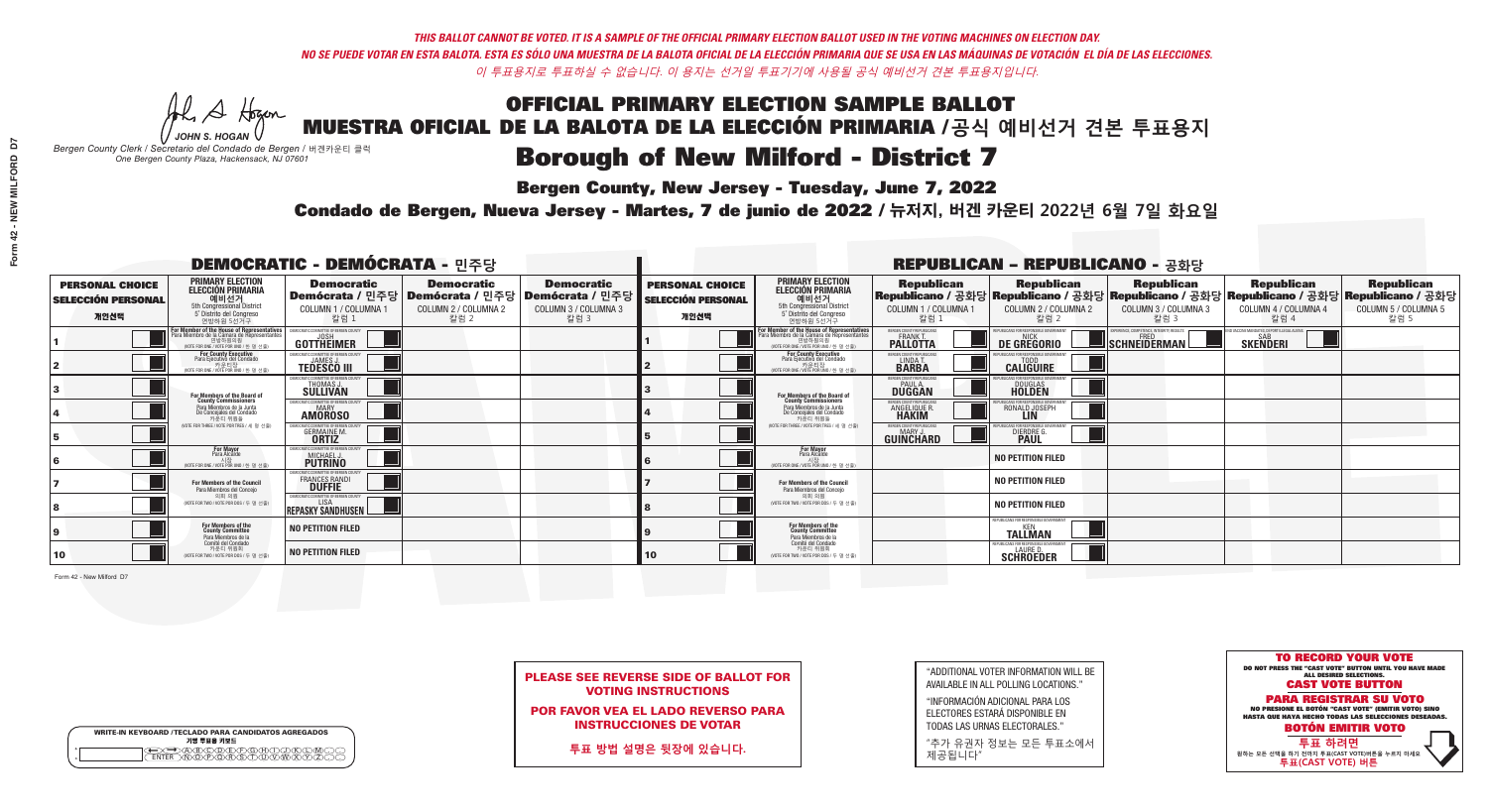A Hogan

| <b>WRITE-IN KEYBOARD /TECLADO PARA CANDIDATOS AGREGADOS</b><br>기명 투표용 키보드 |  |
|---------------------------------------------------------------------------|--|
| )BCDDE/F)G/F)A<br>ነ <u>ቅ</u> ለአል የአ                                       |  |

MUESTRA OFICIAL DE LA BALOTA DE LA ELECCIÓN PRIMARIA /**공식 예비선거 견본 투표용지** *JOHN S. HOGAN*

*Bergen County Clerk / Secretario del Condado de Bergen /* 버겐카운티 클럭 *One Bergen County Plaza, Hackensack, NJ 07601*

### Borough of New Milford - District 8

**Bergen County, New Jersey - Tuesday, June 7, 2022** 

Condado de Bergen, Nueva Jersey - Martes, 7 de junio de 2022 / 뉴저지, 버겐 카운티 2022년 6월 7일 화요일 *One Bergen County Plaza, Hackensack, NJ 07601*



PLEASE SEE REVERSE SIDE OF BALLOT FOR VOTING INSTRUCTIONS

POR FAVOR VEA EL LADO REVERSO PARA INSTRUCCIONES DE VOTAR

**투표 방법 설명은 뒷장에 있습니다.**

| "ADDITIONAL VOTER INFORMATION WILL BE |
|---------------------------------------|
| AVAILABLE IN ALL POLLING LOCATIONS."  |

"INFORMACIÓN ADICIONAL PARA LOS ELECTORES ESTARÁ DISPONIBLE EN TODAS LAS URNAS ELECTORALES."

"추가 유권자 정보는 모든 투표소에서 제공됩니다"

|                                                             | <b>DEMOCRATIC - DEMÓCRATA - 민주당</b> |                                                                                                                                                   |                                                                          |                                                   |                                                                                                        |                                                             | <b>REPUBLICAN - REPUBLICANO - 공화당</b>                                                                                                        |                                                            |                                                   |                                                                                                                                                |                                                   |                                                   |  |
|-------------------------------------------------------------|-------------------------------------|---------------------------------------------------------------------------------------------------------------------------------------------------|--------------------------------------------------------------------------|---------------------------------------------------|--------------------------------------------------------------------------------------------------------|-------------------------------------------------------------|----------------------------------------------------------------------------------------------------------------------------------------------|------------------------------------------------------------|---------------------------------------------------|------------------------------------------------------------------------------------------------------------------------------------------------|---------------------------------------------------|---------------------------------------------------|--|
| <b>PERSONAL CHOICE</b><br><b>SELECCIÓN PERSONAL</b><br>개인선택 |                                     | <b>PRIMARY ELECTION</b><br><b>ELECCIÓN PRIMARIA</b><br>예비선거<br><sup>5th</sup> Congressional District<br>5° Distrito del Congreso<br>연방하원 5선거구     | <b>Democratic</b><br>COLUMN 1 / COLUMNA 1<br>칼럼 1                        | <b>Democratic</b><br>COLUMN 2 / COLUMNA 2<br>칼럼 2 | <b>Democratic</b><br>│Demócrata / 민주당│Demócrata / 민주당│Demócrata / 민주당│<br>COLUMN 3 / COLUMNA 3<br>칼럼 3 | <b>PERSONAL CHOICE</b><br><b>SELECCIÓN PERSONAL</b><br>개인선택 | <b>PRIMARY ELECTION</b><br><b>ELECCIÓN PRIMARIA</b><br><u>[예비선거]</u><br>5th Congressional District<br>5° Distrito del Congreso<br>연방하원 5선거구  | <b>Republican</b><br>COLUMN 1 / COLUMNA 1<br>칼럼 1          | <b>Republican</b><br>COLUMN 2 / COLUMNA 2<br>칼럼 2 | <b>Republican</b><br>Republicano / 공화당 Republicano / 공화당 Republicano / 공화당 Republicano / 공화당 Republicano / 공화당<br>COLUMN 3 / COLUMNA 3<br>칼럼 3 | <b>Republican</b><br>COLUMN 4 / COLUMNA 4<br>칼럼 4 | <b>Republican</b><br>COLUMN 5 / COLUMNA 5<br>칼럼 5 |  |
|                                                             |                                     | <b>In Member of the House of Representatives<br/>Ira Miembro de la Cámara de Representantes</b><br>연방하원의원<br>(VOTE FOR ONE / VOTE POR UNO / 한명선출) | <b>DMMITTEE OF BERGEN CO</b><br>GOTTHEIMER                               |                                                   |                                                                                                        |                                                             | For Member of the House of Representatives<br>Para Miembro de la Cámara de Representantes<br>연방하원의원<br>(VOTE FOR ONE / VOTE POR UNO / 한 명 선출 | BERGEN COUNTY REPUBLICANS<br><b>PALLOTTA</b>               | DE GREGORIO                                       | PERIENCE, COMPETENCE, INTEGRITY, RESULTS<br>SCHNEIDERMAN                                                                                       | <b>SKENDERI</b>                                   |                                                   |  |
|                                                             |                                     | <b>For County Executive</b><br>Para Ejecutivo del Condado<br>가운티장<br>(VOTE FOR ONE / VOTE POR UNO / 한 명 선출)                                       | )EMOCRATIC COMMITTEE OF BERGEN COUNTY<br><b>TEDESCO III</b>              |                                                   |                                                                                                        |                                                             | <b>For County Executive</b><br>Para Ejecutivo del Condado<br>7) 카운티장<br>(VOTE FOR ONE / VOTE POR UNO / 한 명 선출)                               | BERGEN COUNTY REPUBLICAN<br>LINDA T.                       | <b>CALIGUIRE</b>                                  |                                                                                                                                                |                                                   |                                                   |  |
|                                                             |                                     | For Members of the Board of<br>County Commissioners                                                                                               | <b>SULLIVAN</b>                                                          |                                                   |                                                                                                        |                                                             | For Members of the Board of<br>County Commissioners                                                                                          | ERGEN COUNTY REPUBLICAN<br><b>PAUL A.</b><br><b>DUGGAN</b> | <b>DOUGLAS</b><br><b>HOLDEN</b>                   |                                                                                                                                                |                                                   |                                                   |  |
|                                                             |                                     | Para Miembros de la Junta<br>De Concejales del Condado<br>카우티 위원들                                                                                 | MOCRATIC COMMITTEE OF BERGEN COUNT<br><b>AMOROSO</b>                     |                                                   |                                                                                                        |                                                             | Para Miembros de la Junta<br>De Concejales del Condado<br>카운티 위원들                                                                            | ERGEN COUNTY REPUBLICAN<br>ANGELIQUE R.                    | RONALD JOSEPH<br><b>LIN</b>                       |                                                                                                                                                |                                                   |                                                   |  |
|                                                             |                                     | NOTE FOR THREE / VOTE POR TRES / 세 명 선출)                                                                                                          | <b>GERMAINE M.</b>                                                       |                                                   |                                                                                                        |                                                             | NOTE FOR THREE / VOTE POR TRES / 세 명 선출)                                                                                                     | ERGEN COUNTY REPUBLICANS<br><b>GUINCHARD</b>               | DIERDRE G                                         |                                                                                                                                                |                                                   |                                                   |  |
|                                                             |                                     | For Mayor<br>Para Alcalde<br>시장<br>(VOTE FOR ONE / VOTE POR UNO / 한 명 선출)                                                                         | MOCRATIC COMMITTEE OF BERGEN COUNT<br>MICHAEL J.                         |                                                   |                                                                                                        |                                                             | <b>For Mayor</b><br>Para Alcalde<br>NOTE FOR ONE / VOTE POR UNO / 한 명 선출                                                                     |                                                            | <b>NO PETITION FILED</b>                          |                                                                                                                                                |                                                   |                                                   |  |
|                                                             |                                     | <b>For Members of the Council</b><br>Para Miembros del Concejo                                                                                    | 10CRATIC COMMITTEE OF BERGEN COUNT<br><b>FRANCES RANDI</b>               |                                                   |                                                                                                        |                                                             | <b>For Members of the Council</b><br>Para Miembros del Concejo                                                                               |                                                            | <b>NO PETITION FILED</b>                          |                                                                                                                                                |                                                   |                                                   |  |
|                                                             |                                     | 의회 의원<br>(VOTE FOR TWO / VOTE POR DOS / 두 명 선출)                                                                                                   | EMOCRATIC COMMITTEE OF BERGEN COUNTY<br><b>LISA</b><br>REPASKY SANDHUSEN |                                                   |                                                                                                        |                                                             | 의회 의원<br>(VOTE FOR TWO / VOTE POR DOS / 두 명 선출)                                                                                              |                                                            | <b>NO PETITION FILED</b>                          |                                                                                                                                                |                                                   |                                                   |  |
|                                                             |                                     | For Members of the<br>County Committee<br>Para Miembros de la                                                                                     | RATIC COMMITTEE OF BERGEN COUNTY<br><b>GROTSKY</b>                       |                                                   |                                                                                                        |                                                             | For Members of the<br>County Committee<br>Para Miembros de la<br>Comité del Condado                                                          |                                                            | <b>NO PETITION FILED</b>                          |                                                                                                                                                |                                                   |                                                   |  |
| 10                                                          |                                     | Comité del Condado<br>카운티 위원회<br>(VOTE FOR TWO / VOTE POR DOS / 두 명 선출)                                                                           | MOCRATIC COMMITTEE OF BERGEN COUNTY<br><b>GROTSKY</b>                    |                                                   |                                                                                                        | 10                                                          | 카운티 위원회<br>(VOTE FOR TWO / VOTE POR DOS / 두 명 선출)                                                                                            |                                                            | <b>NO PETITION FILED</b>                          |                                                                                                                                                |                                                   |                                                   |  |